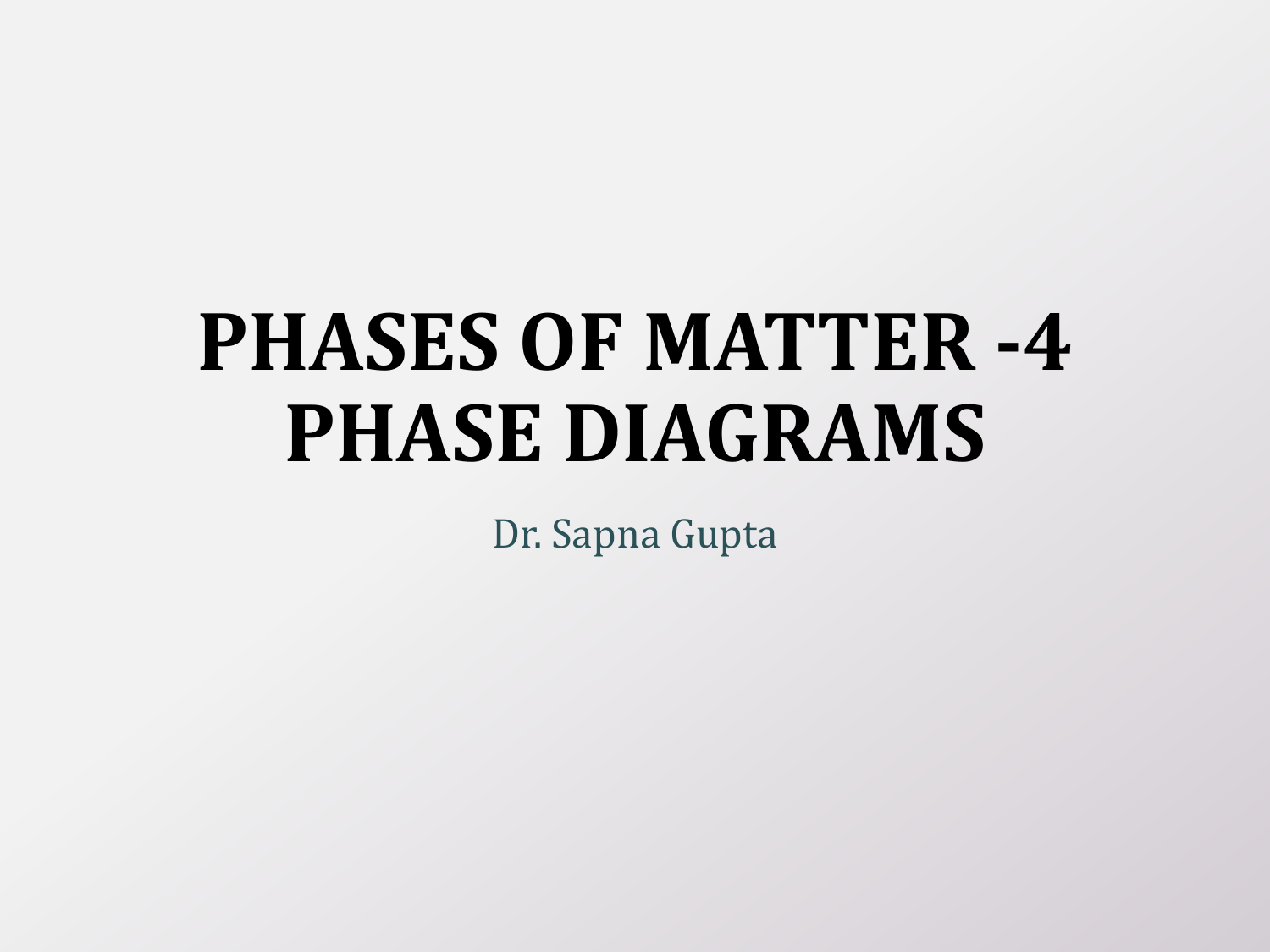#### **PHASE CHANGES**

• Phase changes occur with change in temperature.

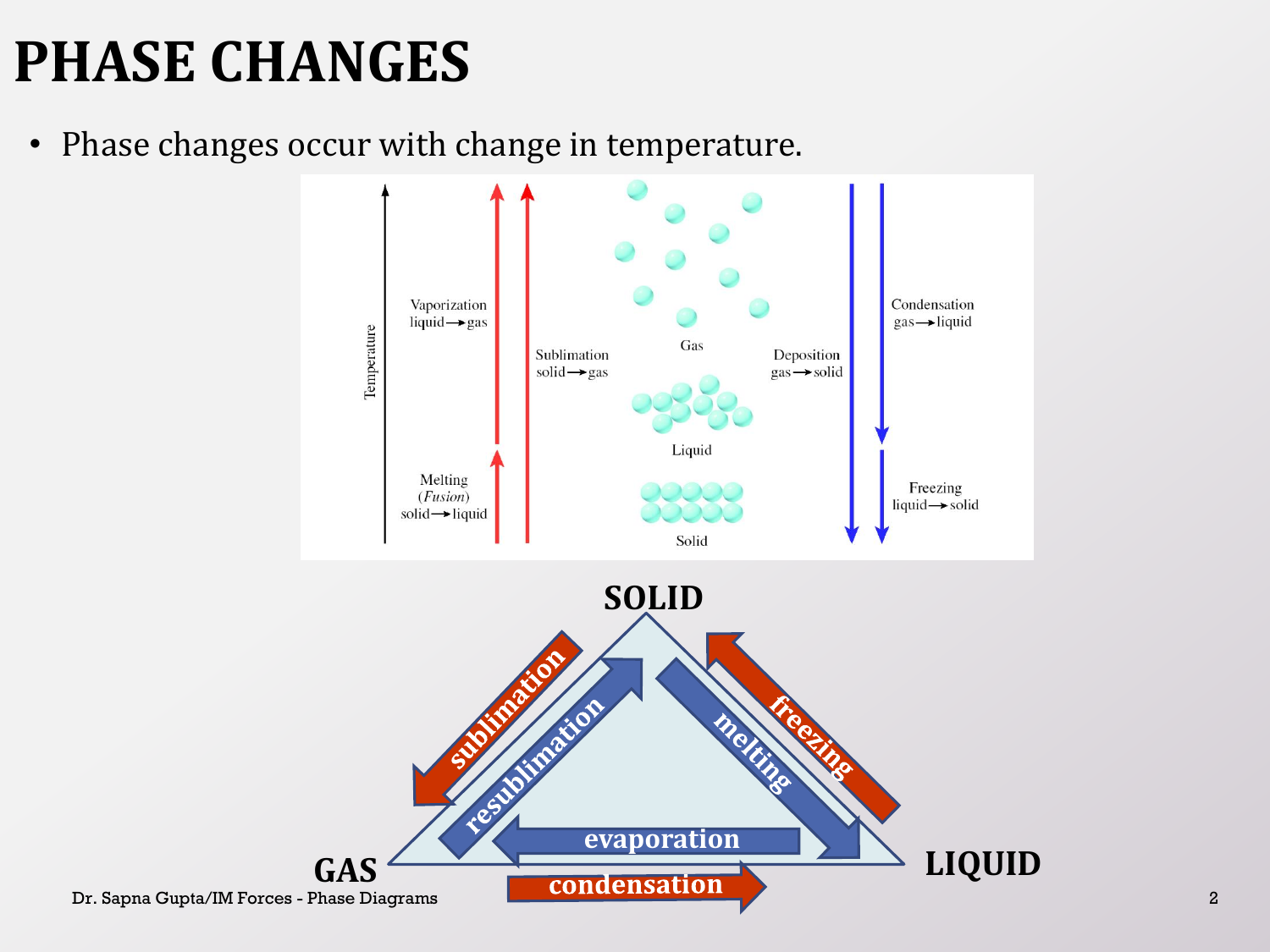### **HEATING CURVE**

- A heating graph shows how the temperature changes the phases of a substance.
- Until point A the phase and temperature are both changes. Between B and C also the phase changes as the temperature increases.
- Points A-B and C-D indicate even as heat is applied to the system the phase does not change – the energy is used to break the IM forces (dynamic equilibrium).

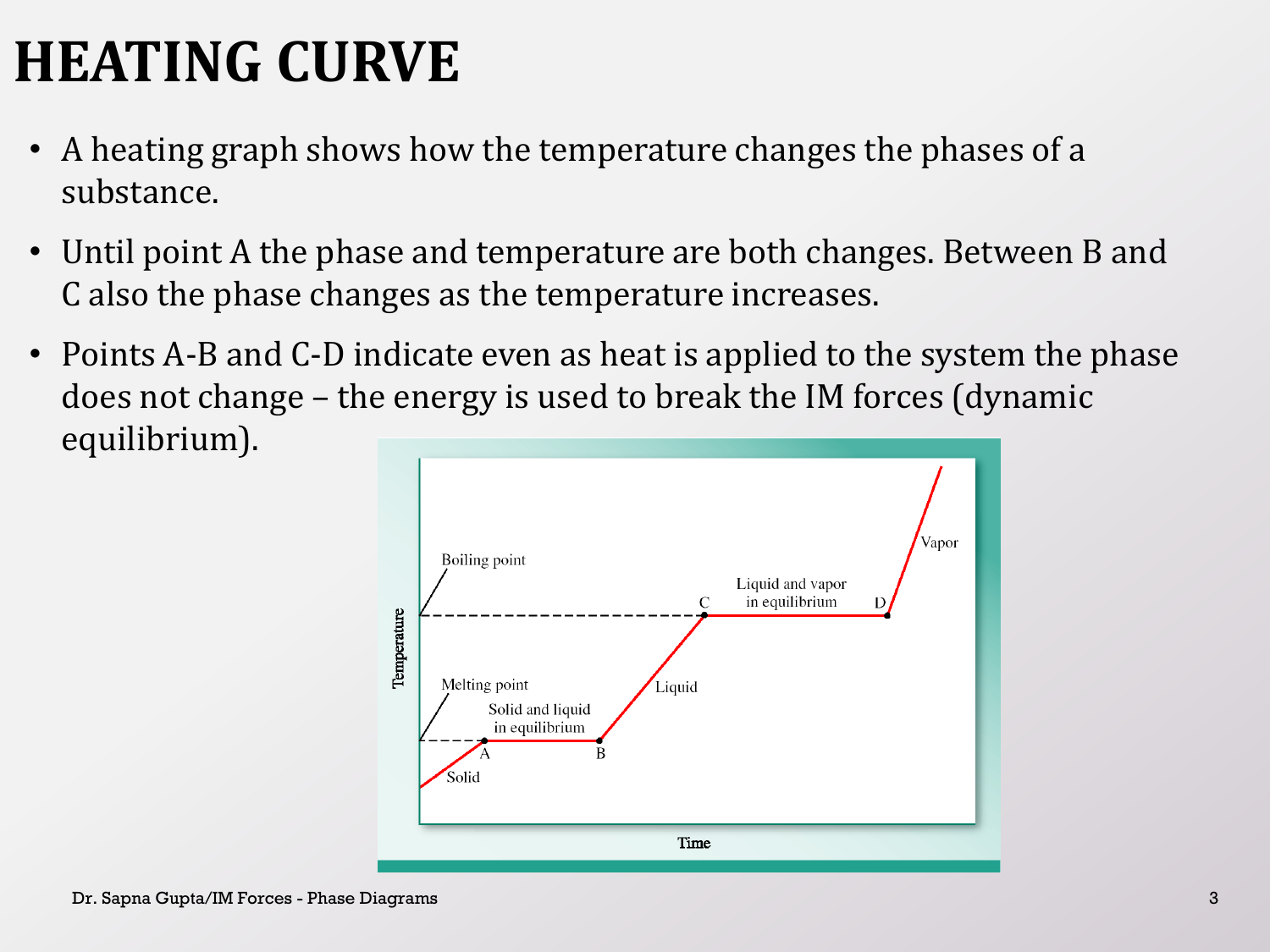#### **PHASE DIAGRAMS**

- In a phase diagram, phases are separated by lines that represent equilibrium between those phases.
- Critical temperature (Tc) the temperature above which a gas cannot be liquefied by application of pressure
- Critical pressure (Pc) the pressure that must be applied to liquefy a gas at Tc.
- Supercritical fluid the fluid that exists above Tc and Pc.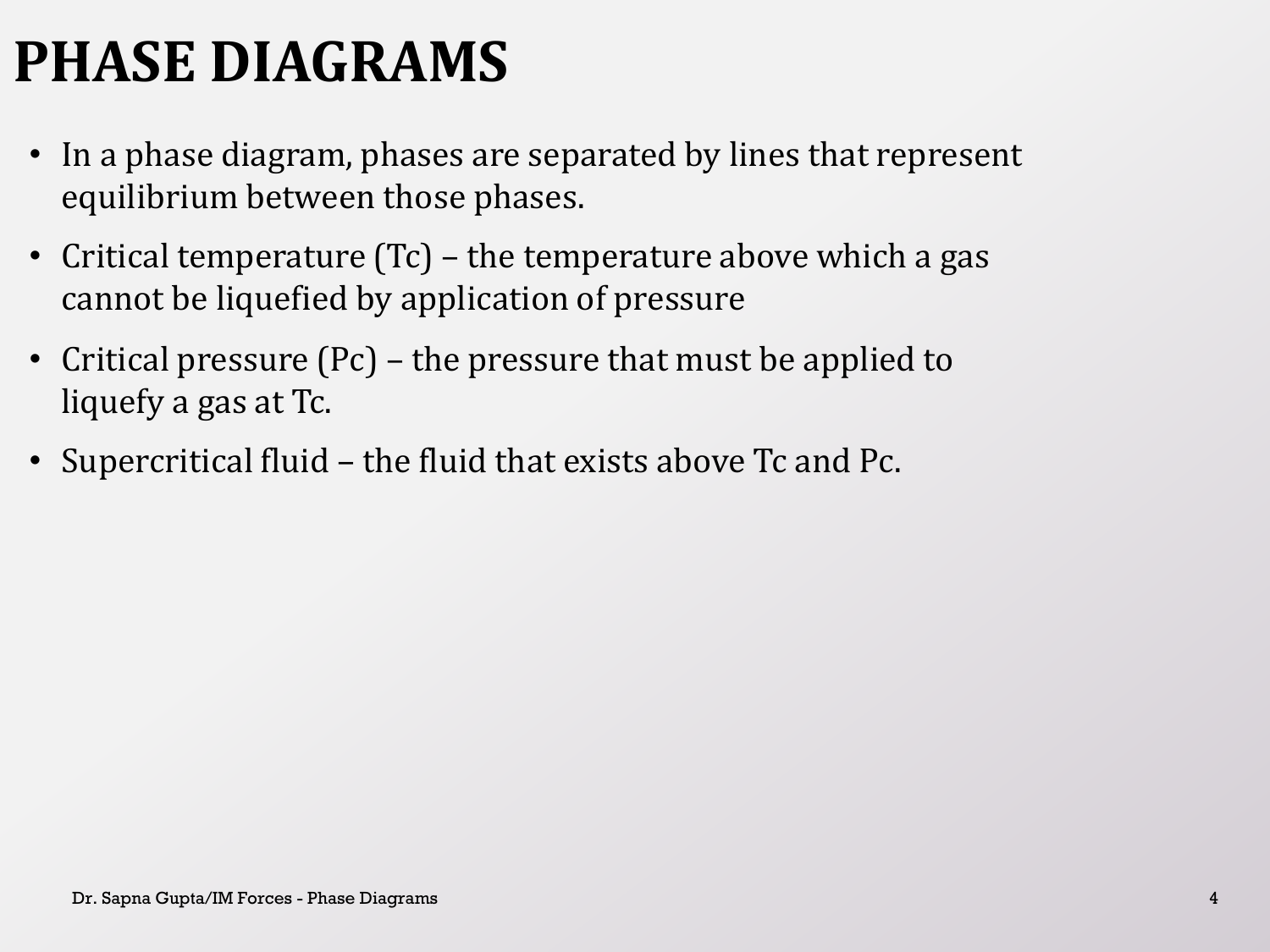#### **PHASE DIAGRAM: WATER**

- The triple point, A, is the point where all three phases are in equilibrium.
- Slope AB shows equilibrium between solid and liquid.

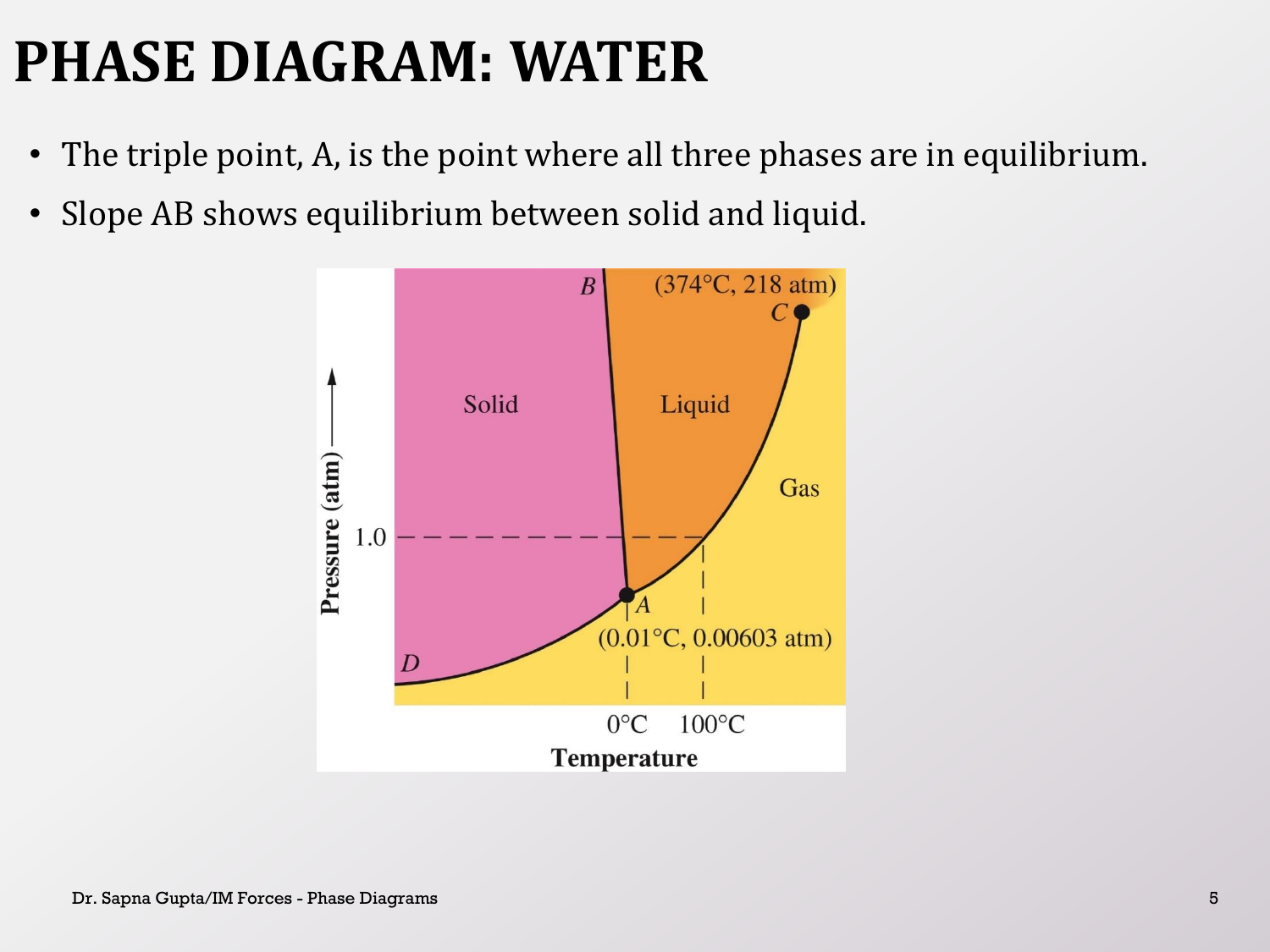#### **PHASE DIAGRAM: CARBON DIOXIDE**

- At STP, carbon dioxide is never a liquid. That is why carbon dioxide sublimes directly from solid to gas.
- At critical point the gas starts to behave like a liquid.

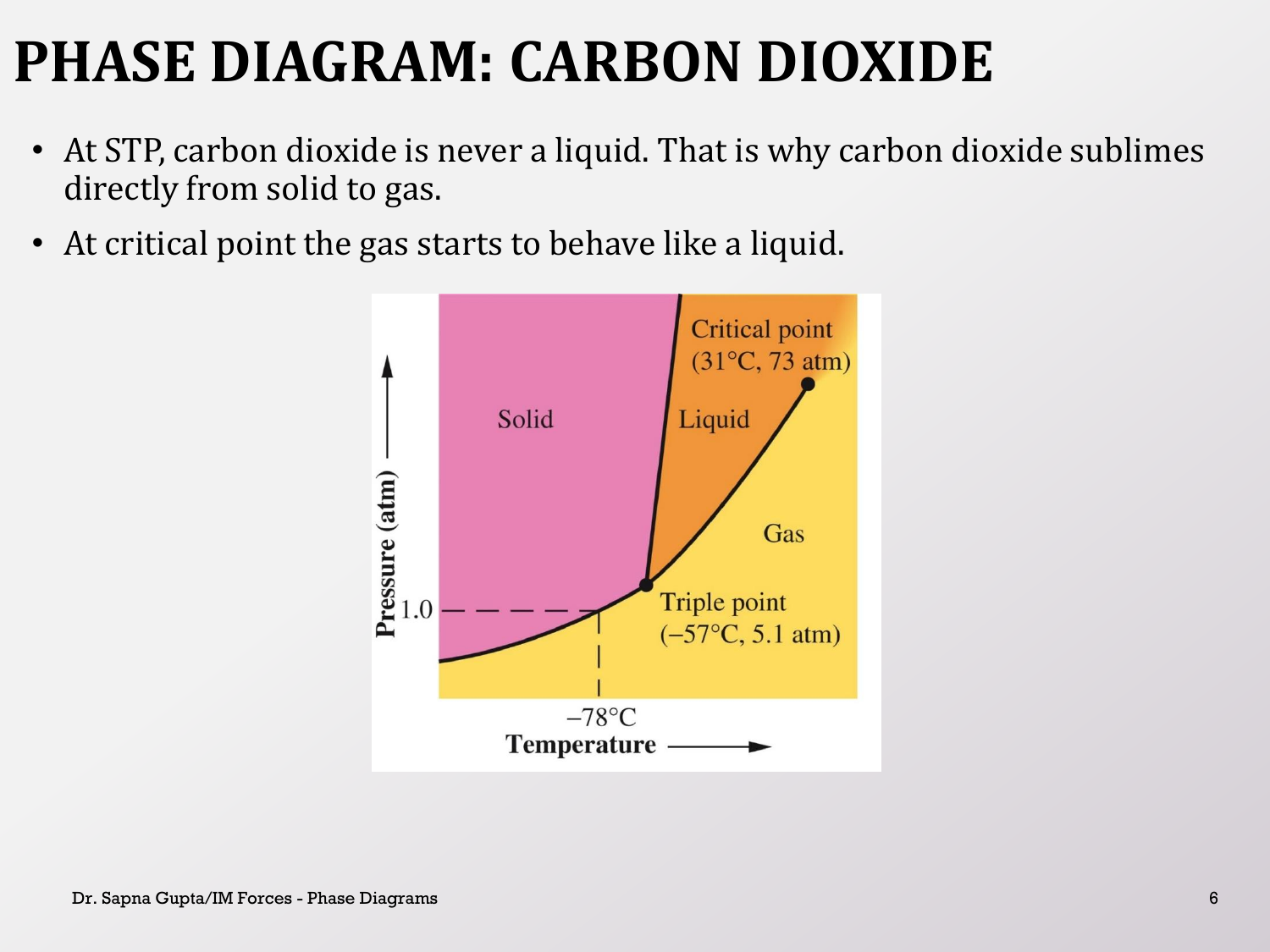## **PHASE DIAGRAM: SULFUR**

The phase diagram for sulfur shows the existence of two different solid structures for sulfur, rhombic and monoclinic, gives rise to more than one triple point.

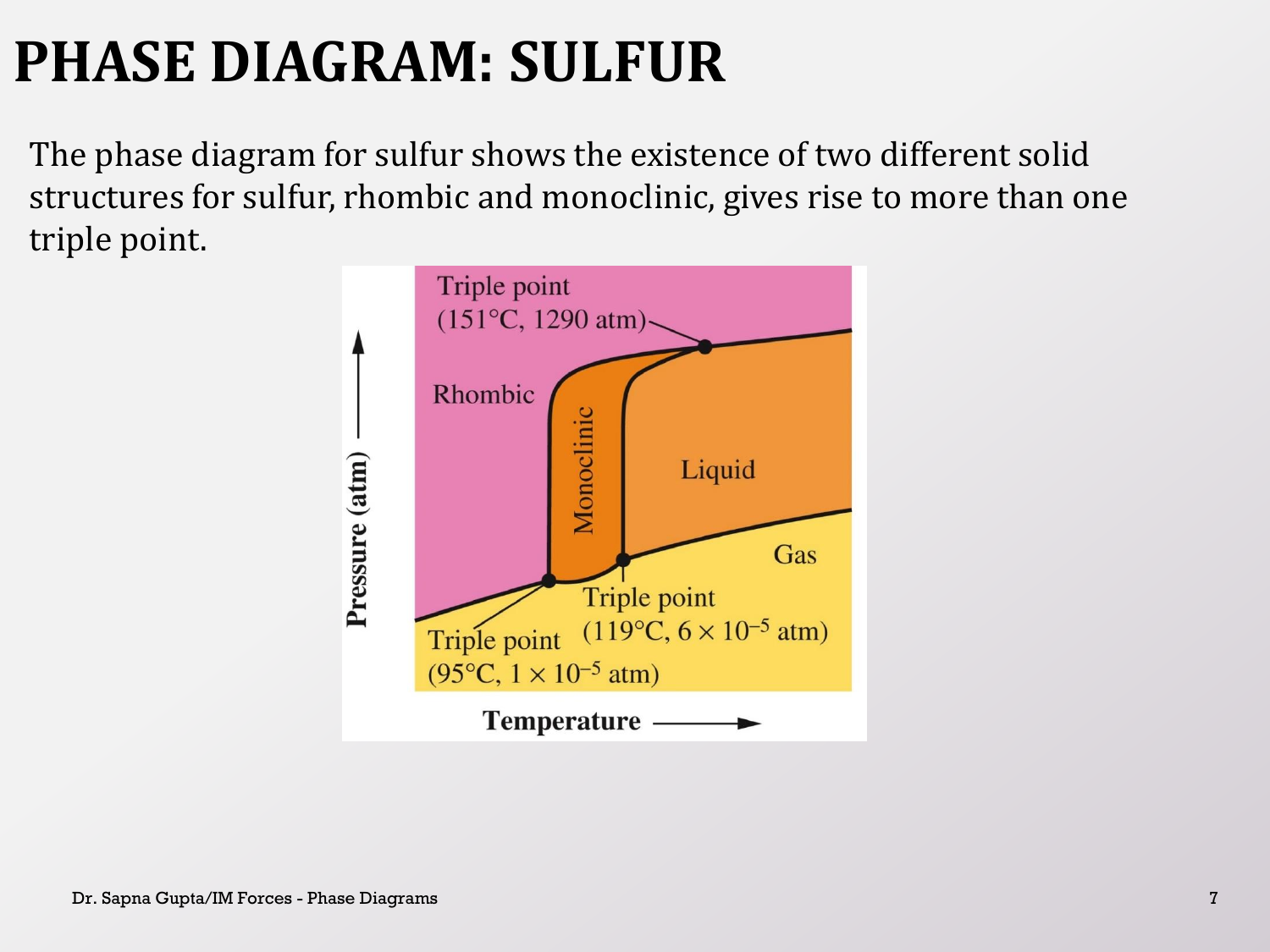#### **PHASE DIAGRAM: EXAMPLE**

Using the phase diagram

- a) determine the normal boiling point and melting point of the substance;
- b) determine the physical state of the substance at 2 atm and  $110$  °C, and
- c) determine the pressure and temp. that correspond to the triple point of the substance.

#### **Solution**:

Draw lines!

Black is for 1atm pressure (normal P)

- a) Purple lines at the phase changes: mpt.  $\sim$ 140 °C and bpt  $\sim$  200-205 °C
- b) Blue lines: should be solid.
- c) Green line:  $\sim 0.8$  atm and 110 °C.